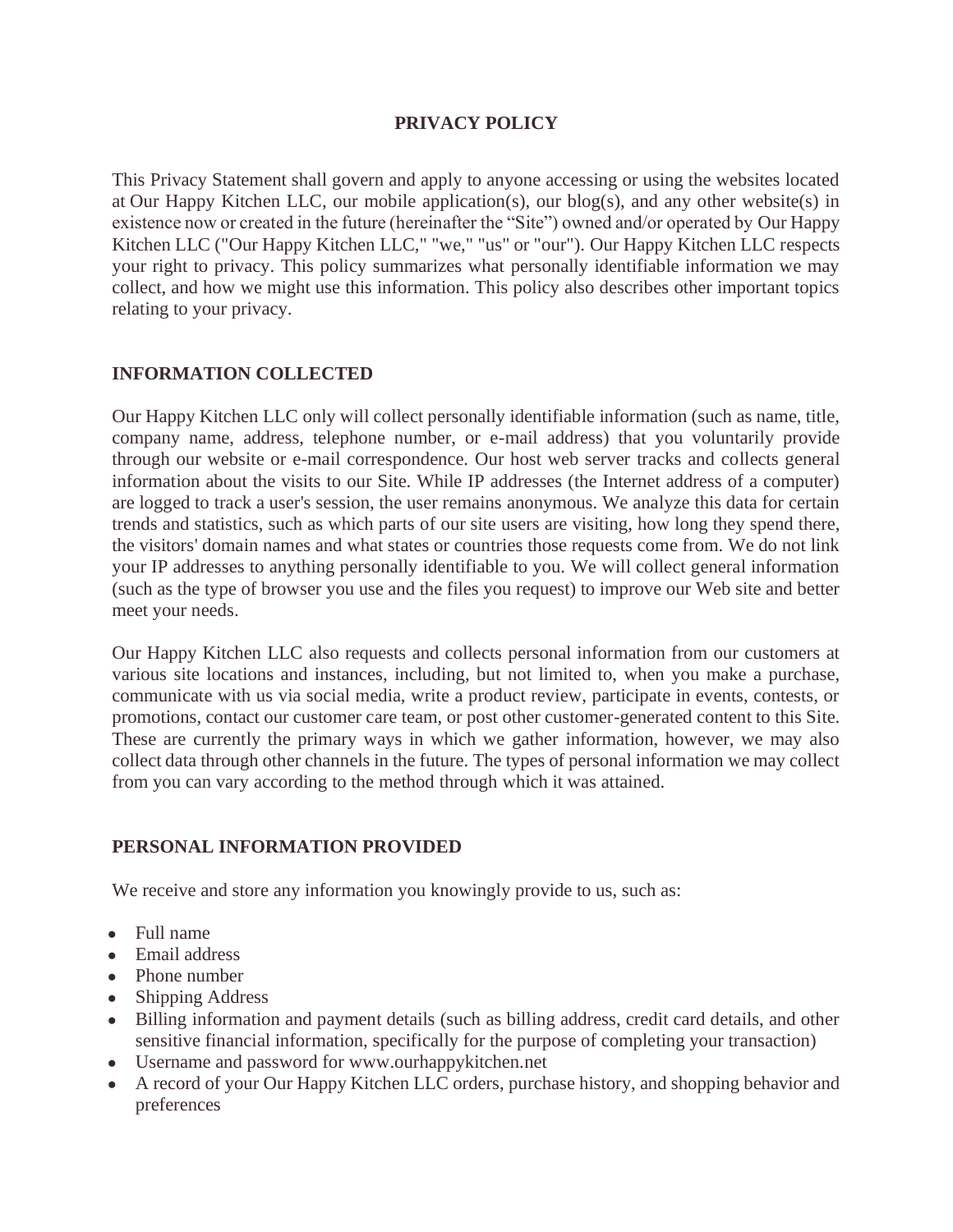- Information provided by you through your interactions with us in social media
- Location and geographic information that could be collected if you use our mobile site or app.
- Other details that you may submit to us or that may be included in the information provided to us by third parties.

# **PURPOSE OF COLLECTION**

Our Happy Kitchen LLC offers various products and services to our Customers and also strives to meet the needs of our Customers. We use your Personal Information for internal purposes such as tracking your order, analyzing your preferences, and noting trends and statistics. To do this effectively, we need to collect certain Personal Information.

# **CONSENT OF COLLECTION**

All Personal Information we collect from you requires your consent, for example, opening an account, purchase and delivery of products, special offers, etc. We may request your consent from time to time to take part in improved product performance or for marketing purposes that we think will be useful to you. However, unless you are informed otherwise, the Personal Information we hold is for establishing and managing our business and customer relationship with you. Sensitive information is subject to greater restrictions and governed by law.

By communicating with Our Happy Kitchen LLC, including by email and by completing online forms, you are giving your consent to the collection of what Personal Information you provide.

# **RECORDKEEPING OF YOUR PERSONAL INFORMATION**

Depending on the product you have acquired, it may be necessary to keep a record of the transaction for business purposes or to enable us to respond to your concerns. We may hold Personal Information for the following purposes:

- Internal accounting and administration;
- To supply you with information about your account including regular statements;
- To respond to inquiries;
- Enhancing customer service, product options and to improve product performance;
- Promotions, competition entry forms, redemption vouchers, and special offers where you voluntarily supplied your personal details;
- To administer sales records:
- To provide information about us, our products, services and special offers; and
- To analyze our website usage.

Occasionally we require organizations outside Our Happy Kitchen LLC to provide a service for purposes, which are necessary for us to conduct our business, functions and activities (for example advertising names of competition winners and delivering products). We take all steps to ensure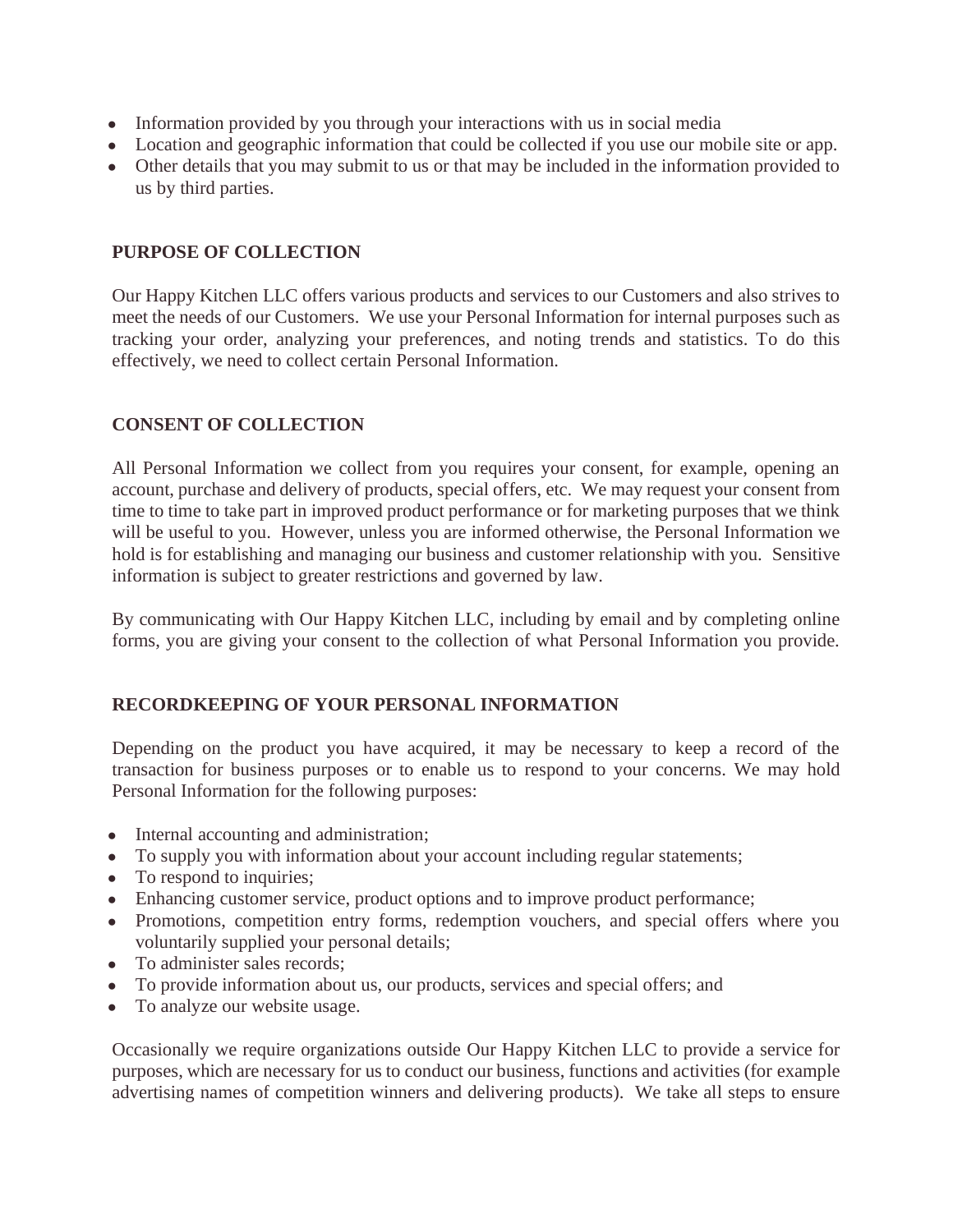these organizations both inside and outside of the United States deal with Personal Information according to this Policy.

## **MANAGEMENT OF YOUR PERSONAL INFORMATION**

You may have contact with us personally, by telephone, mail, over the Internet or other electronic medium. We take all reasonable steps to keep your Personal Information secure in a combination of secure computer storage, hard copy files and other records. We take steps to protect the personal information we hold from misuse, loss, unauthorized access, modification or disclosure.

## **DISCLOSURE OF YOUR INFORMATION**

Our Happy Kitchen LLC does not share the personal information of its users with any unaffiliated third parties for their promotional purposes. However, we use a third-party payment processor and a third-party shipping agent to ensure the payment and delivery of your purchased products. We may use other third parties for other services from time to time. These third parties have no authority to use your personal information for their own promotional purposes. These third parties will only have limited access to your personal information in order to help complete transactions.

Although Our Happy Kitchen LLC uses industry standard BEST practices to protect your Personal Information, WE DO NOT REPRESENT, WARRANT AND/OR GUARANTEE THAT PERSONAL INFORMATION WILL REMAIN SECURE. Therefore, we cannot and do not guarantee, and you should not expect, that your Personal Information or private communications will always remain private. Notwithstanding this, as a matter of policy, we NEVER sell or rent any Personal Information about you to any third-party. In the event there is a breach of security, or we are made aware that your personal information could be jeopardized, we will take all necessary measures to communicate these issues to you so that you can take steps to protect yourself.

#### **LEGAL DISCLOSURE**

Because Our Happy Kitchen LLC considers the individual information we maintain to be confidential, our policy is to disclose no personal information to third parties (except as described above) unless release is required by law or is pertinent to judicial or government investigations or proceedings. We reserve the right to disclose personal information to our service providers, the government, law enforcement agencies, or other third parties under certain circumstances where a formal request has been made (such as in responding to a court order, subpoena, or judicial proceeding) as Our Happy Kitchen LLC, in our sole and absolute discretion, deems necessary and appropriate. Moreover, in the event of a sale, merger, or transfer of some or all of Our Happy Kitchen LLC's assets, or dissolution or bankruptcy, your personal information may be transferred to an unaffiliated third party as part of or apart from other transferred assets or assets. Any transfer will then be governed by and be the responsibility of any purchaser of or successor to the transferred assets or assets. We shall notify you by a notice on the home page of any change in the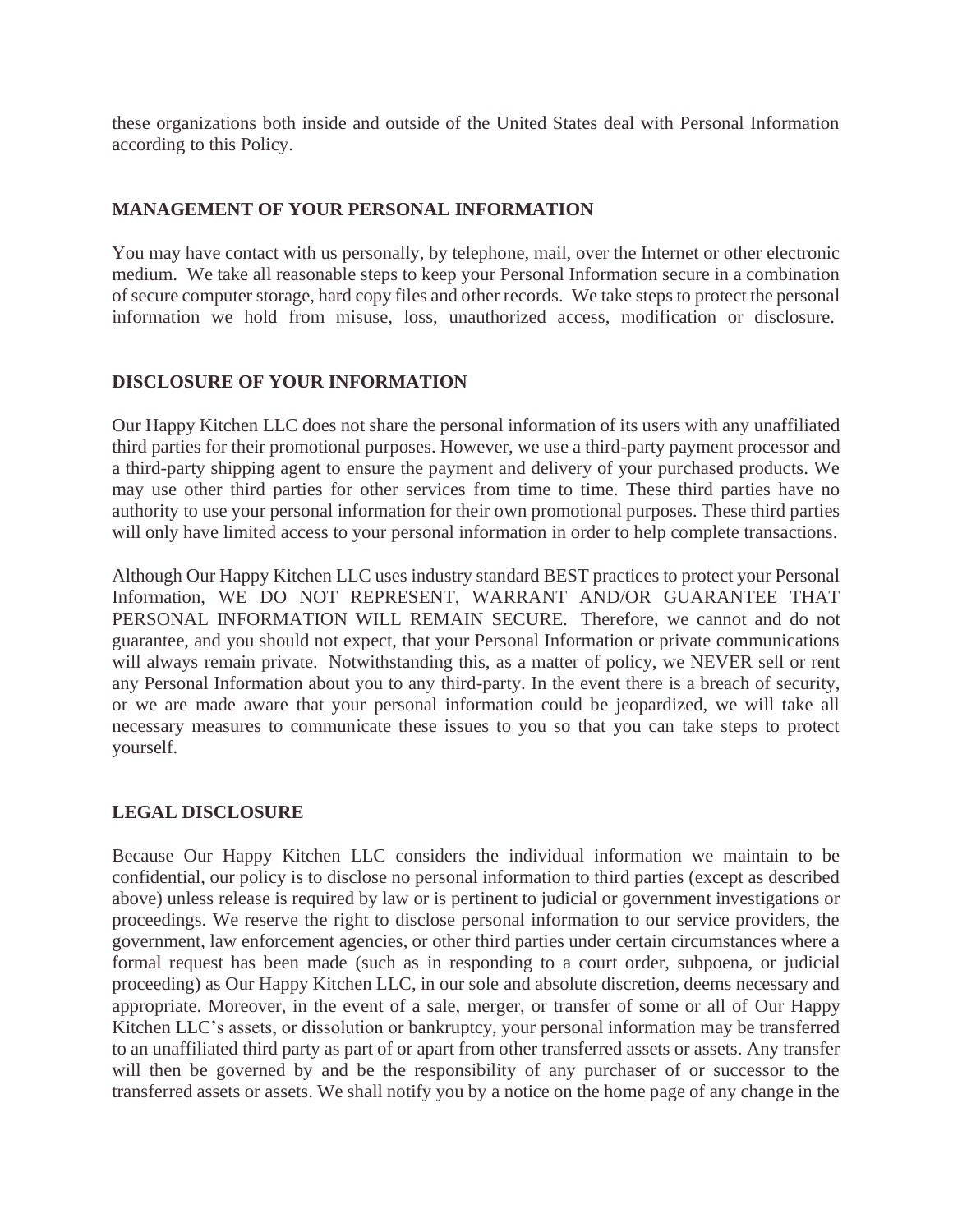information practices governing your personal information as a result of any transfer of assets or any asset change in ownership, and your choices in how your information is used.

## **ACCESSING YOUR PERSONAL INFORMATION**

You have the right to access the Personal Information you have provided to us. If you require details of your Personal Information held by us, we will need to verify your identity before meeting your request, which we will process in a reasonable time. If you find that the information that we hold about you is inaccurate or out of date, then we will promptly correct it upon receipt of the changes from you.

## **LINKS TO THIRD PARTY SITES**

Our Site may contain links to other sites. We do not endorse or otherwise accept responsibility for the content or privacy policies of those sites. However, we encourage you to read the privacy policies of each website you visit prior to disclosing your personal information.

## **USER GENERATED CONTENT**

Any personal information or image content you voluntarily disclose online in a manner that other users can view (including, but not limited to: product reviews, comments, posts on social media pages, etc.) becomes publicly available, and can be read, collected, and used by other members of this Site to send you unsolicited messages. You name, email, or other information may also be displayed when you post comments or upload images throughout the Site. Our Happy Kitchen LLC is not responsible for the personal information users select to disclose in these forums.

#### **CHILDREN**

Our Site is intended for users who are thirteen years of age and older. If you are under the age of thirteen, you are not permitted to submit any personal information to our Site. Our Site is not directed at children under thirteen and does not knowingly collect any personal information from children under thirteen. We will promptly delete any personal information from a person under the age of thirteen should we discover that we have collected such information from a person under the age of thirteen without verification of parental consent.

#### **COOKIE POLICY**

By using the Site, you are consenting to the use of the technologies described in this Cookie Policy to collect both personally identifiable information and non-personal data and to the storage of information on your device or web browser as described below.